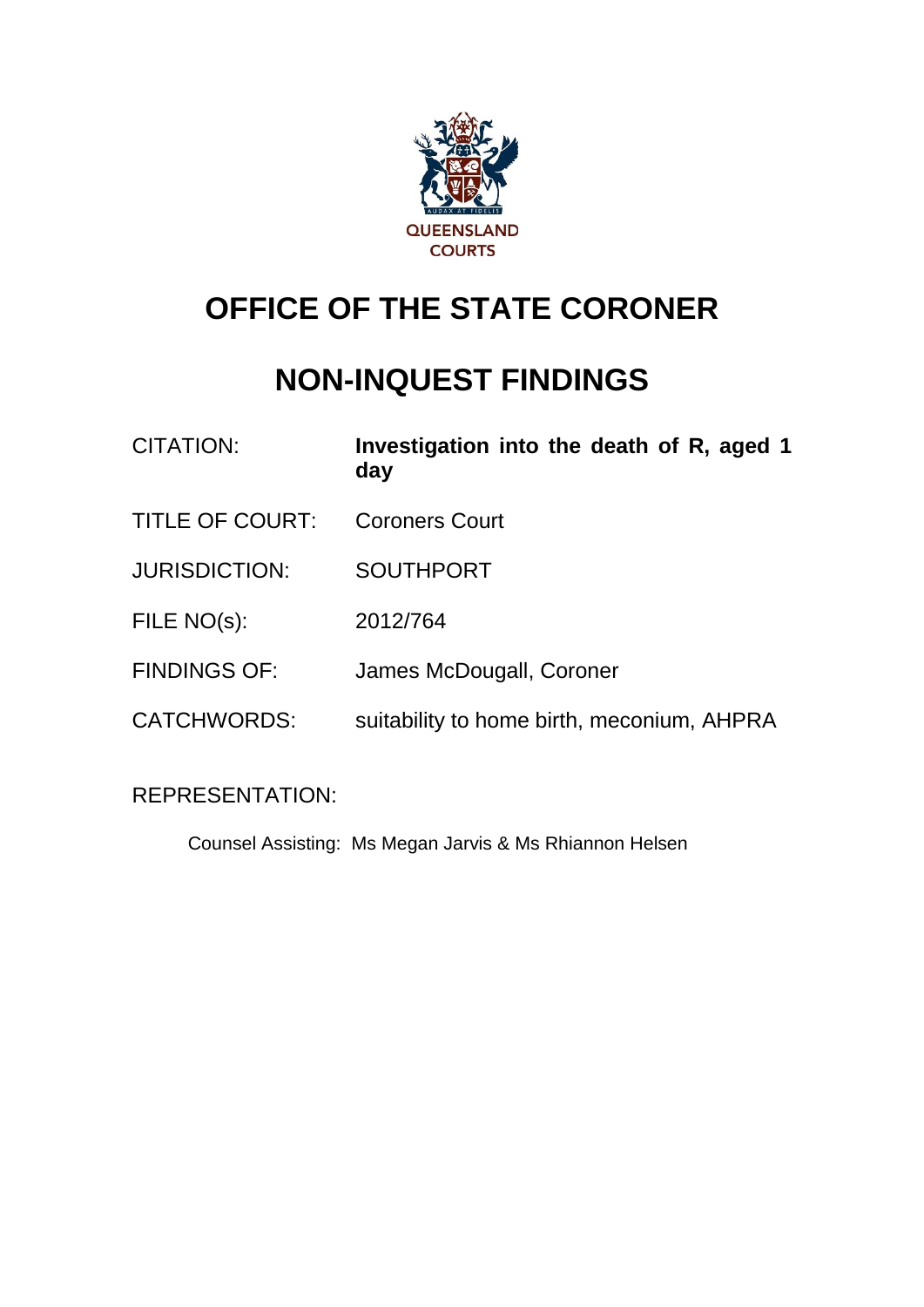#### **Introduction and Circumstances of Death**

R was a female infant who died during or shortly after her birth on 1 or 2 March 2012 at her family's home in Canungra, Queensland. R's mother, Ms A, had elected to deliver R at home and in a birthing pool. The birth was supervised by midwife M, a registered midwife who had been practicing home births for 19 years and had supervised the home births of Ms M's first two children in 2004 and 2006. R's father, Mr G, was also present at the birth.

R was full-term (41 weeks and three days) at the time of her birth. Her mother's pregnancy was complicated by gestational diabetes which was diet controlled. No other medical complications were identified during the pregnancy.

After approximately six hours of labour, which appeared to have progressed well and without any concerns being identified, R was born at approximately 11:45 pm. Midwife M placed R on her mother's chest for instant bonding, however at some point after this time she realised that R was limp and did not appear to be breathing. Around the same time, Ms M noticed that R appeared to have brown mucus-type fluid coming from her mouth.

Midwife M attempted to suction R's airway and began CPR, whilst Mr G called for an ambulance. Queensland Ambulance Service (QAS) officers attended the scene and continued resuscitation attempts whilst transporting R to the Gold Coast Hospital (GCH). Upon arrival hospital staff made further resuscitative attempts however these were not successful and R was pronounced deceased at 1:40 am on 2 March 2012.

GCH doctors believed the possible cause of R's death to be asphyxia due to meconium in the lungs. At autopsy, the forensic pathologist confirmed R's cause of death as meconium aspiration, noting that R's advanced gestational age (41 weeks and three days) was a risk factor associated with this condition.

Queensland Police Service (QPS) officers attended R's home at 3:37 am on 2 March 2012 however were unable to examine the scene in situ as it had been cleaned by family members.

The GCH doctor who attended to R advised QPS officers that she had concerns about the circumstances of R's death and the care provided by midwife M, including in relation to the suitability of a home birth, the apparent delay in identifying R was in distress and seeking emergency medical assistance, and the adequacy of resuscitation provided to R. The doctor also reported her concerns about midwife M's professional conduct to the Australian Health Practitioner Regulation Agency ('AHPRA').

#### **Cause of Death**

At autopsy, performed on 5 March 2012 and including both an external and internal examination, the forensic pathologist formed the opinion that R's death was due to meconium aspiration. Thick green meconium fluid was present within R's distal airways, stomach and intestines, and there was extensive meconium aspiration in her lungs. Gas was noted in the trachea and proximal parts of the main bronchi but abruptly terminated and no evidence of air was seen within the lungs or stomach.

The pathologist explained that meconium is passed from a foetus's bowel into the amniotic fluid when there is foetal distress. The meconium can then be inhaled and swallowed by the foetus, blocking the airways and the sacs in the lungs, and impairing or preventing respiration. Suctioning can only remove the meconium from the larger airways. Additionally, meconium inhibits surfactant which normally allows the sacs in the lungs to expand properly, and may also cause chemical pneumonitis (inflammation of the lungs).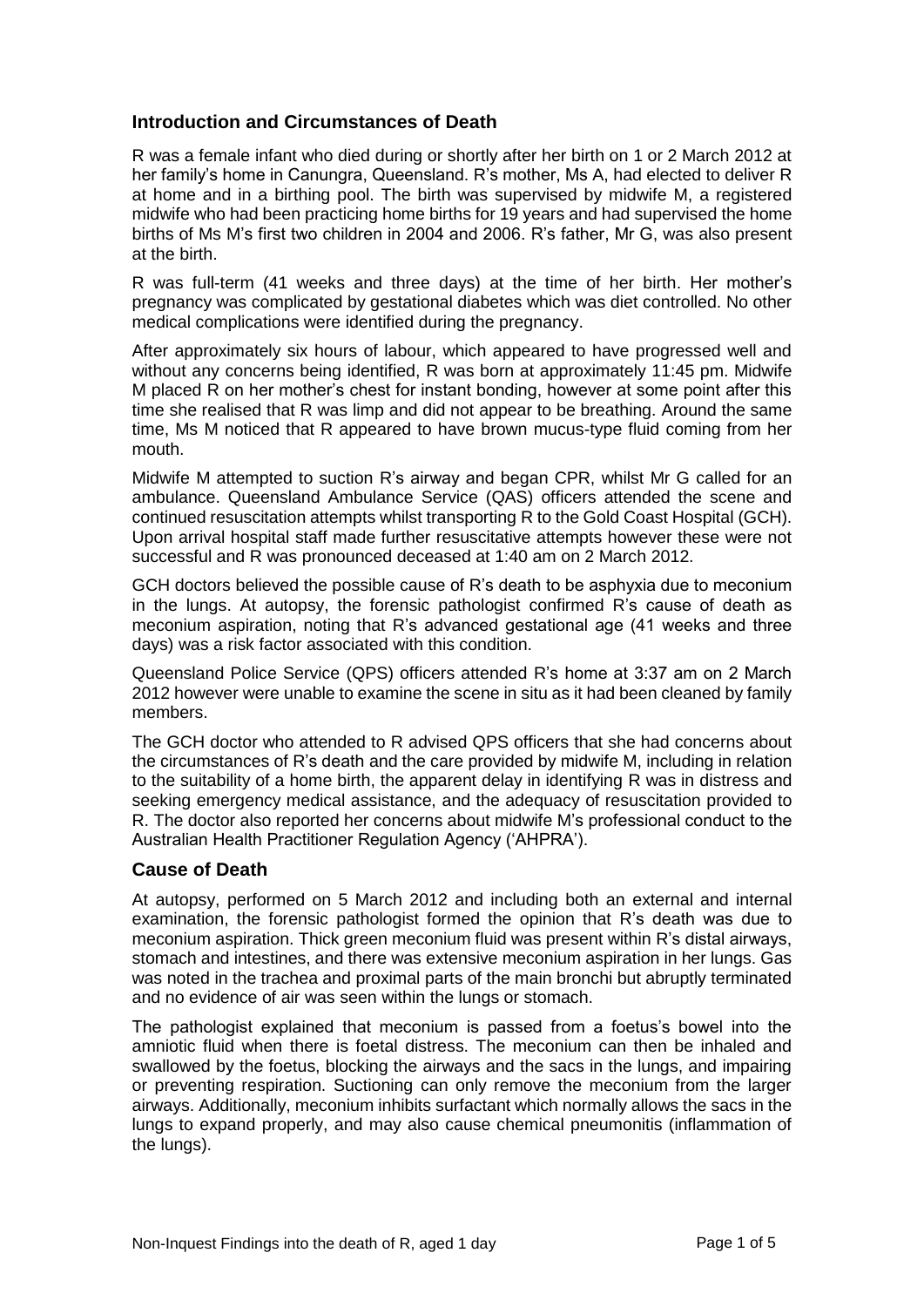The pathologist noted that R, who was born at 41 weeks and 3 days gestation, was in a higher risk category for meconium aspiration due to her advanced gestational age.

The post-mortem examination also showed that R was 'macrosomic', that is, larger than average size, but with no obvious congenital abnormalities or other significant conditions or injuries. The macrosomia may have been due to Ms M's gestational diabetes and elevated blood sugar levels during her pregnancy. There was also a history of high birth weights with Ms M's two previous pregnancies. High birth weights carry increased risks for neonatal morbidity and mortality at birth.

The doctor who attended to R when she was brought to the GCH emergency department, Dr Pita Birch, Neonatal Paediatrician, raised concerns with AHPRA regarding the adequacy of the care provided by midwife M at the time of R's birth.

Dr Birch also provided a written statement for the purpose of assisting the coronial investigation into R's death. Dr Birch provided an overview of the birth history. She noted a concern that midwife M changed her account of the time R was born (from 11:40 pm to 11:45 pm) and also whether there were any signs of life after birth. Dr Birch noted that midwife M initially told the QAS officers that there were 'no signs of life' and then changed that to 'output on delivery'. On initial questioning, midwife M stated that '*she was very surprised as things were going well and the baby had a heart rate at birth*'. She then stated that '*there was no heart rate and no signs of life after birth*'. Midwife M did not disclose to Dr Birch what monitoring was performed and how she determined the presence or absence of a heart rate after birth. Dr Birch noted that QAS were contacted at 11:47 pm and arrived at the property at 12:03 am.

Dr Birch was informed that upon QAS arrival at the scene, the room was very dark with only candlelight being used for lighting. At that time, midwife M was attempting resuscitation whilst the infant was on Ms M's chest. The QAS officers claimed that they felt resuscitation wasn't being provided effectively and so moved the infant to the ambulance in order to better provide resuscitation. During the resuscitation provided by QAS officers at the scene and on route to GCH, there was never any spontaneous respiration, cardiac output or any signs of life. There was electrical cardiac activity recorded without cardiac output.

Dr Birch assessed R immediately upon her arrival at GCH. She confirmed that there were no signs of life, no cardiac output palpable (without chest compressions), no heart sound audible, no spontaneous respirations, no tone, no movement, and that the infant was cold and profoundly cyanosed and pale.

In relation to the suitability for a home birth, Dr Birch noted that gestational diabetes in a mother is associated with increased morbidity and mortality for an infant, which can include a more difficult birth, higher risk of requiring a caesarean section and lower Apgar scores necessitating a greater need for resuscitation at birth. The main reason for this is the risk of the infant being large for gestational age. Considering the gestational diabetes, Dr Birch believed there should have been some attempts to determine the estimated weight of the infant prior to delivery so as to ascertain whether this was a situation suitable for a home birth. Dr Birch was of the opinion that given the mother's gestational diabetes and the subsequent birth weight of the child, this was not a suitable situation for a home birth.

Based upon the information relayed to Dr Birch by the QAS officers who attended the scene, Dr Birch was of the opinion that resuscitation provided was 'grossly inadequate'. Dr Birch noted that cardiopulmonary resuscitation cannot be effectively delivered on the abdomen or chest of the mother and requires a firm surface and appropriate equipment. Dr Birch also held concerns about resuscitation taking place in a darken room and how this would have affected midwife M's ability to properly assess the infant. Dr Birch also expressed concern about the delay taken in contacting emergency services. Initial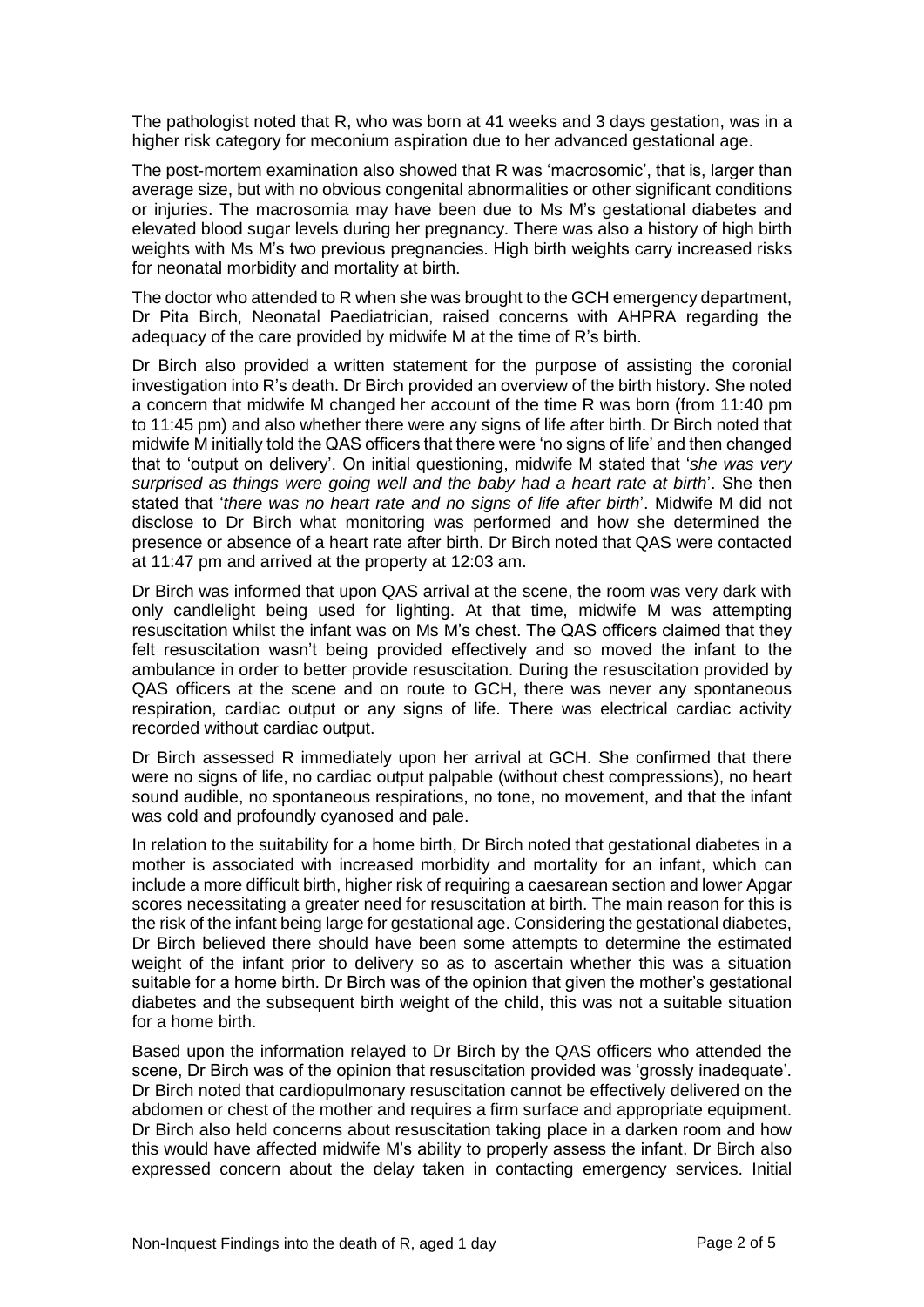reports indicated that R was born at 23:40 pm with the ambulance being contact some seven minutes later. However, the time of birth was then changed to 23:45 pm. In Dr Birch's opinion, if R was born at 23:40 pm, a seven minute delay in seeking emergency care was 'completely unacceptable'. Dr Birch suggested that during that time there may have been a failure to recognise that R required resuscitation.

Dr Birch expressed concern about the inconsistency of information provided by midwife M. Not only was there inconsistency in the time of R's birth, but also the monitoring of the foetus prior to delivery and when meconium was detected in the liquor. More importantly, there was also inconsistency in the verbal reports from midwife M as to the presence or absence of a heart rate at birth which has an impact on whether R's birth would be seen as a still birth or neonatal birth. Dr Birch was so concerned about the adequacy of care provided by midwife M that she felt obligated under the mandatory reporting rule to report her conduct to AHPRA.

#### **AHPRA investigation and report**

Upon receiving Dr Birch's report, AHPRA determined that the concerns raised regarding midwife M's professional conduct warranted further investigation.

The investigation by AHPRA was conducted thoroughly and professionally, and included consideration of all of the available material including the expert opinion of Associate Professor Susan Rath, Nursing and Midwifery Director at the Metro South Hospital and Health Service.

AHPRA concluded that midwife M had failed to adequately manage and monitor R's birth, and failed to adequately prepare for and perform neonatal resuscitation on R following her birth. AHPRA concluded that midwife M failed to adequately assess the situation and prepare for the home birth of the baby given the unsafe birthing conditions at the rural residence (cramped conditions and inadequate lighting), which was aggravated by the fact that midwife M had full knowledge of the potentially unsafe conditions having supervised two prior home births at the same residence.

Midwife M was aware of Ms M's age, her two prior macrosomic babies and that advanced gestational age increased the risks of morbidity and mortality for the baby, including meconium aspiration. There is no record of midwife M considering these increased risks or having conducted a risk assessment with Ms M.

There is no indication to be found in either midwife M's records or other evidence obtained during the investigation to demonstrate that midwife M had ensured that Ms M was well informed of the potentially serious risks with a water birth. Midwife M should have been able to provide evidence that Ms M had provided an informed consent regarding a water birth, acknowledging the difficulties in administering lifesaving treatment and accepting the possible increased risk of adverse maternal and neonatal outcomes.

When considering the degree of heavy meconium staining and the findings at autopsy, it is more likely that Ms M's fore waters were not clear and had contained meconium. Midwife M did not recognise the presence of meconium at birth; likely due to the poor lighting of the birthing pool area. When considering the inconsistencies between the accounts provided by midwife M and that of the attending QAS officers, doubts are raised as to midwife M's credibility. It is more likely that the lighting to the birthing area, by use of candles, was not a consequence of a power failure and that midwife M had permitted the use of candles which provided insufficient light to the birthing area. The inadequate lighting had a significant impact on midwife M's ability to monitor the birth of the baby and recognise the likely early presence of meconium in the birthing pool. Adequate lighting would have enabled midwife M to recognise the presence of meconium in the birthing pool and to respond to the emergency situation sooner.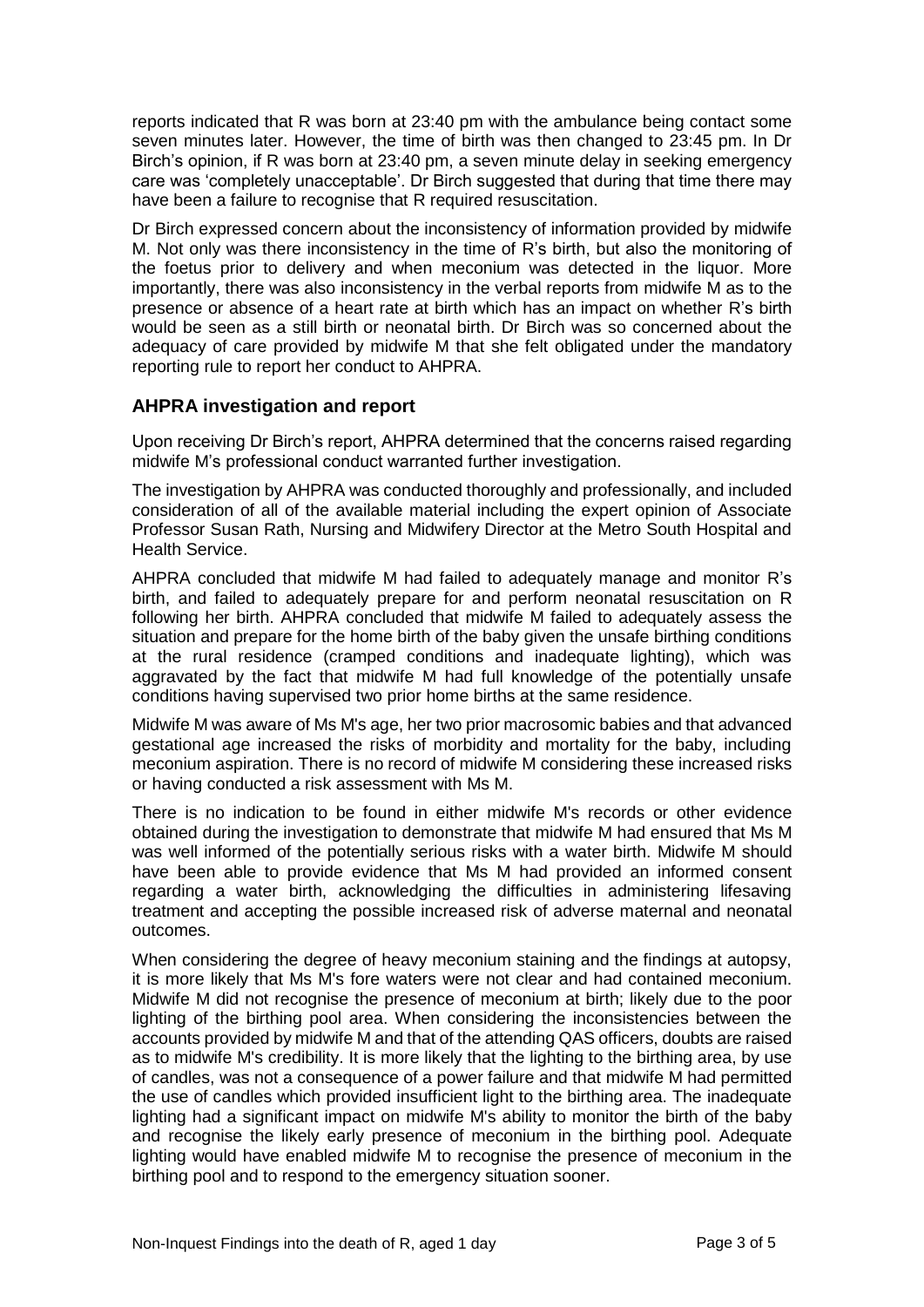Midwife M performed ineffective neonatal Cardio Pulmonary Resuscitation (CPR) on the baby. Neither the environment nor equipment used nor midwife M's technique were in accordance with recognised practices in neonatal CPR. Apparently, midwife M had never participated in a formal neonatal resuscitation course and had no certification in this regard.

Overall, midwife M's professional conduct was found to be below the standard reasonably expected of a health practitioner of an equivalent level of training or exercise. AHPRA also found that, in her evidence and submissions during the investigation and show cause process, midwife M '*had not demonstrated insight or self-reflection*' with respect to the risk factors inherent during Ms M's pregnancy and labour or the conditions under which Ms M delivered her baby. AHPRA further noted that midwife M did not accept that her CPR procedure on R was inadequate.

After considering AHPRA's report, on 25 July 2013 the Board decided to issue a caution and impose conditions upon midwife M's midwifery registration.

The caution was worded as follows:

*The Nursing and Midwifery Board of Australia (the Board) cautions you for unsatisfactory professional performance between 1 March 2012 and 2 March 2012 at 281 Lamington National Park Road, Canungra QLD, specifically for:*

*i. Inadequately managing and monitoring the birth of R, and*

*ii. Inadequately preparing for, and performing neonatal resuscitation upon R following her birth.*

*In cautioning you, the Board aims to ensure that your performance, at all times, maintains and builds the community's trust and confidence in the midwifery profession*.

The Board advised that its decision to caution midwife M '*addresses the fact that her practice of the profession constitutes a significant departure from accepted professional standards and seeks to advise her not to repeat the conduct*'. The Board noted that the caution would not be recorded on the public national register.

The conditions imposed on midwife M's registration required her to attend an education programme approved by the Board and addressing a number of professional practice areas for home births including risk assessment, contingency planning and neonatal CPR techniques. The conditions also required midwife M to practice under the direct supervision of a senior midwife when attending home births for a period of 12 months, with this supervisor to provide written reports to the Board addressing midwife M's performance at intervals of one, three, six, nine and 12 months and at any other time when the supervisor had or became aware of a concern regarding midwife M's health, conduct, competency or fitness to practice the profession.

On 4 August 2014, after receiving notice of the Board's caution and conditions, midwife M wrote to AHPRA to surrender both her nursing and midwifery registrations.

AHPRA's correspondence to the Office of the Southeast Coroner confirms that as at 1 September 2014, midwife M is no longer registered with the Board to practice as a nurse or midwife.

#### **Coronial Findings**

I make the following formal findings:-

- (a) The deceased was R;
- (b) R was born alive at approximately 11.45pm on 1st March, 2012 at 281 Lamington National Park Road Canungra;